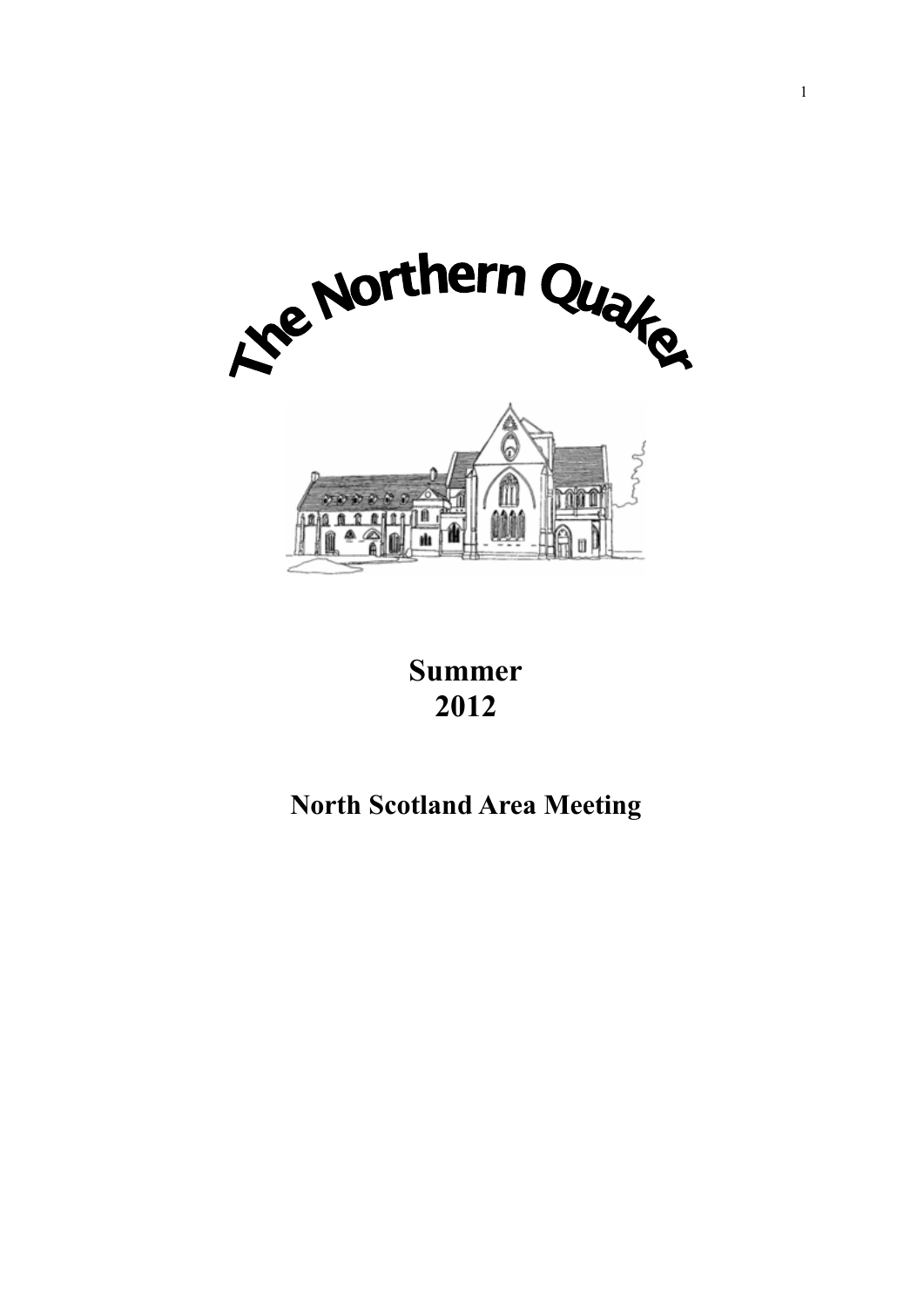# *Contents*

| <b>Comments</b>                                     | page 3  |
|-----------------------------------------------------|---------|
| <b>North Scotland Area Meeting May 2012</b>         | page 4  |
| <b>Sixth World Conference report 1</b>              | page 5  |
| <b>Sixth World Conference report 2</b>              | page 8  |
| <b>Reflection on sixth World Conference</b>         | page 10 |
| <b>Report on Meeting for Suffering March 2012</b>   | page 10 |
| <b>QPSW Spring Conference</b>                       | page 13 |
| <b>Country traditions</b>                           | page 14 |
| <b>Central European Gathering, Poland, May 2012</b> | page 15 |
| <b>Chat from Quaker Life Rep Council</b>            | page 16 |

# *News*

**Area Meetings for 2012**

**24-26 August, Pluscarden**

**10 November, Inverness**

**Next General Meetings for Scotland:** 

- **September 8th in Nairn**
- **November 17th/18th** (**residential) in St Andrews**

# **Online newsletters available at [www.quakerscotland.org:](http://www.quakerscotland.org/)**

- *Tayside Quaker*
- *West of Scotland Quaker News*
- *Northern Quaker*
- *Scottish Friend*

# *Remember North of Scotland Quaker Trust has funds for attendance at courses and conferences; check the Woodbrooke catalogue at [www.woodbrooke.org.uk](http://www.woodbrooke.org.uk/)*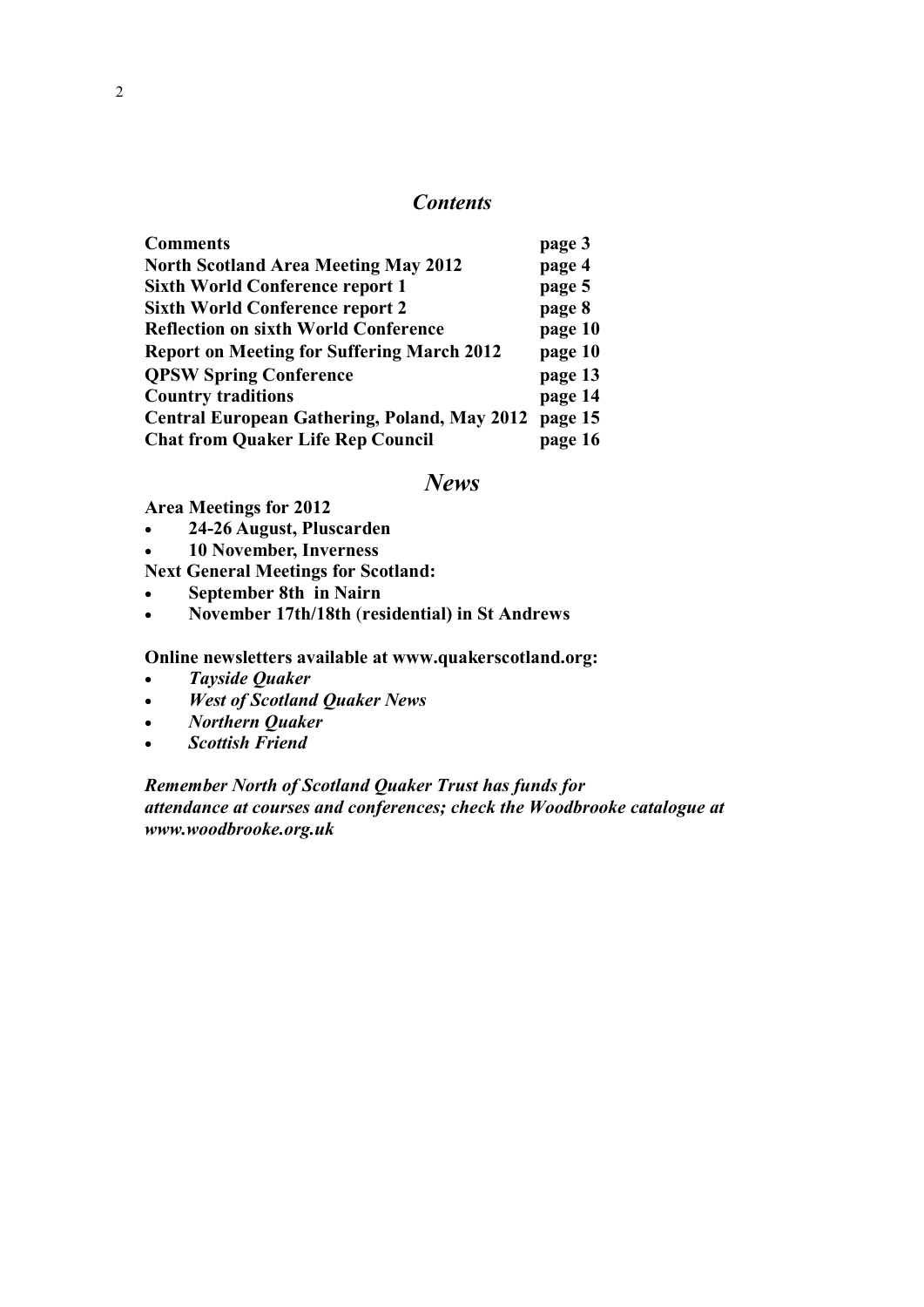#### **Comments**

Firstly, my apologies again for the delay in producing my second edition of the Quaker News. At least the editions are not being "lapped" by the Area Meetings.

I was fortunate to be able to attend the last Area Meeting in Elgin and the speakers have kindly provided summaries for this edition. Of particular interest are two reports from Chris Staplehurst and John Melling who attended the sixth Friends World Conference in Kenya in April 2012. We thank all Friends in Elgin who made the day so comfortable, especially the lavish spread of food which was provided for us.

The drawing on the front cover is of Pluscarden Abbey, the venue of the residential Area Meeting to be held on  $24^{th}$ - $26^{th}$  August, for which a booking form is enclosed in this edition. Unfortunately my work prevents my attendance, but I have very fond memories of previous meetings, and would encourage you to attend if possible.

However, unlike the Spring edition, I have had no shortage of "copy", and thanks to all contributors. Due to space restrictions, I have held back some material for future editions but, as usual, contributions are always welcome in any form to myself: Harry Horsley, 11 Cottown of Balgownie, Aberdeen AB23 8JQ Tel. 01224 706989 harry.horsley@uk.bp.com or harrydhorsley@gmail.com

#### **Advance notice**

Inverness Meeting are hosting Woodbrookes on the Road on Saturday 20<sup>th</sup> October when Tim Peat Ashworth, Biblical Studies Lecturer, will lead a Study Day on "Quakerism – Early Christianity revived?

Further details will be available at Pluscarden in August and the next edition of the Northern Quaker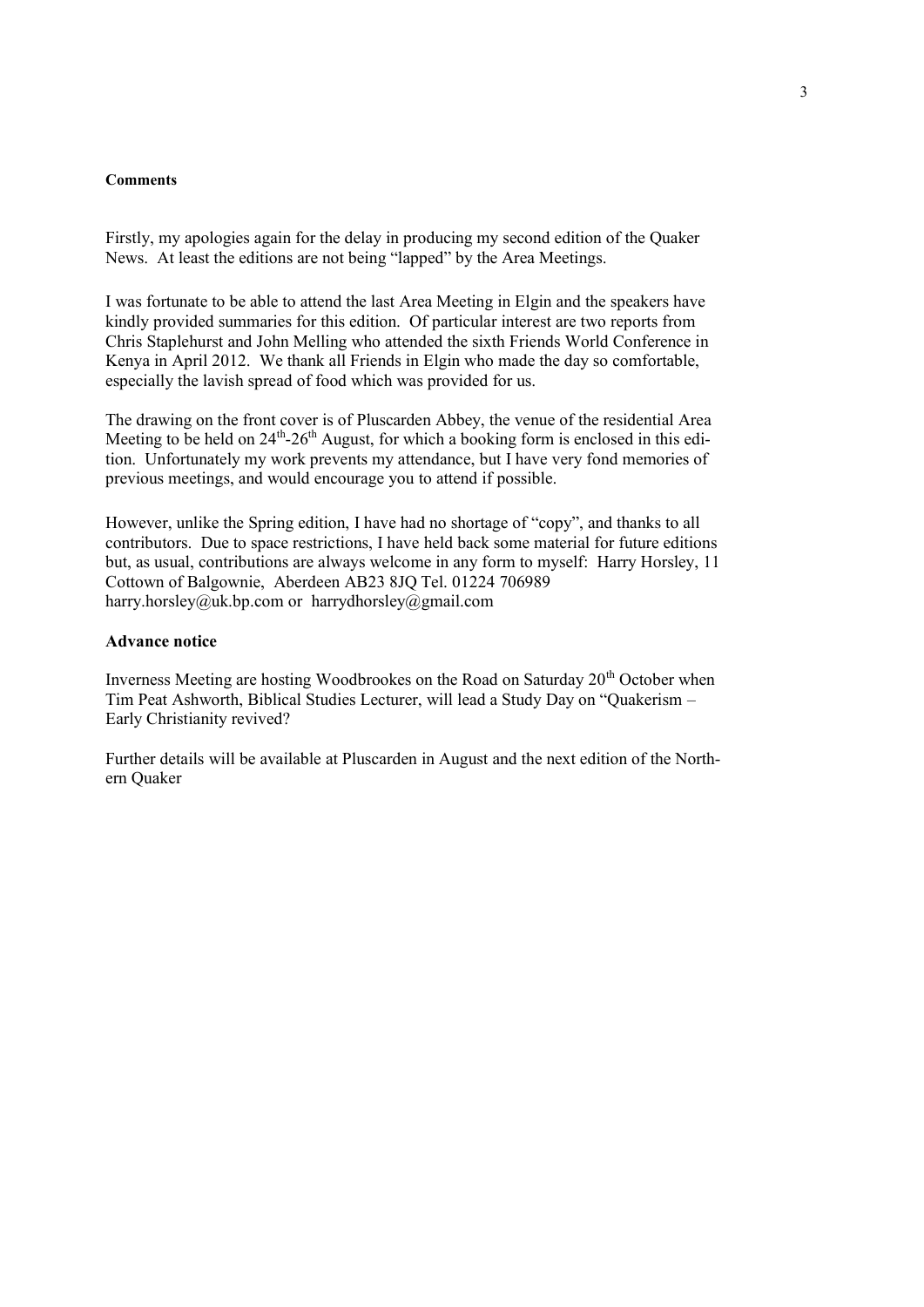### **Area Meeting in Elgin 12 May 2012**

There was a good turnout of about thirty Friends and Attenders at this Area Meeting, and we were splendidly catered for by the small number of Friends in Elgin.

The way the agenda was arranged, with printed minutes of routine matters on each seat, left maximum time for the very interesting reports in the afternoon. Noteworthy of these less exciting, but essential matters were: *Data protection* – we are assured by the Treasurer that we are properly registered. *Safeguarding policy*: Trustees have agreed a policy, which was duly received by AM. The procedures have still to be finalised and when this is done we shall turn to implementation. The North of Scotland Quaker Trust has finally, after many years" effort, not least on the part of Michael Baker, had its *Governing Document* approved by OSCR. This means that the Trust is now able to act under contemporary rules. In practice this means that it is better able to meet the needs of Friends and Attenders, for example by giving grants for travel and conference participation. So, *please* make use of it by applying to the Treasurer, Marion Strachan, if there is a course or a conference you would like to attend.

Another agenda favourite has now moved a step forward – some of the remaining money from *Ernle Beyts's bequest* will now be used to organise an event for children aged between 8 and 11.

We will return to the matter of our regular donations once Trustees have had time to consider it, but we did decide to make a donation of £500 towards the extension to *Woodbrooke College*, the unique Quaker education establishment where so many of us have enjoyed stays.

Mary Dower has attended her last Meeting for Sufferings as our representative, but David Sanders will continue as the main rep, while we nominated Jane Palmer to be his alternate (it is a MfS appointment). This new arrangement, which is being implemented throughout BYM, will reduced MfS considerably and hopefully make it more manageable.

While on nominations, we were reminded of the need to take account of our large geographical spread when we consider nominations committee appointments. We urged all meetings to try to nominate Es/Os, or E/O representatives as we do not have a full complement.

After lunch we heard several reports. As these will be printed elsewhere in this issue I shan"t attempt to summarise them. Suffice it to say that they were all very interesting, as you will see. Diana Brockbank presented her "alternative" report on the Quaker Life Representative Council meeting with "audience participation". The meeting was based on the booklet, a copy of which was sent to all meetings, called "Deepening the Light of the Spirit: Resources for Spiritual Practice". Then Mary Dower described the Meeting for Sufferings in March, her last. Some of the subjects were Speaking out/Advocacy. Pamela Affleck and Ruby Hicks both gave lively and very different accounts of their attendance at the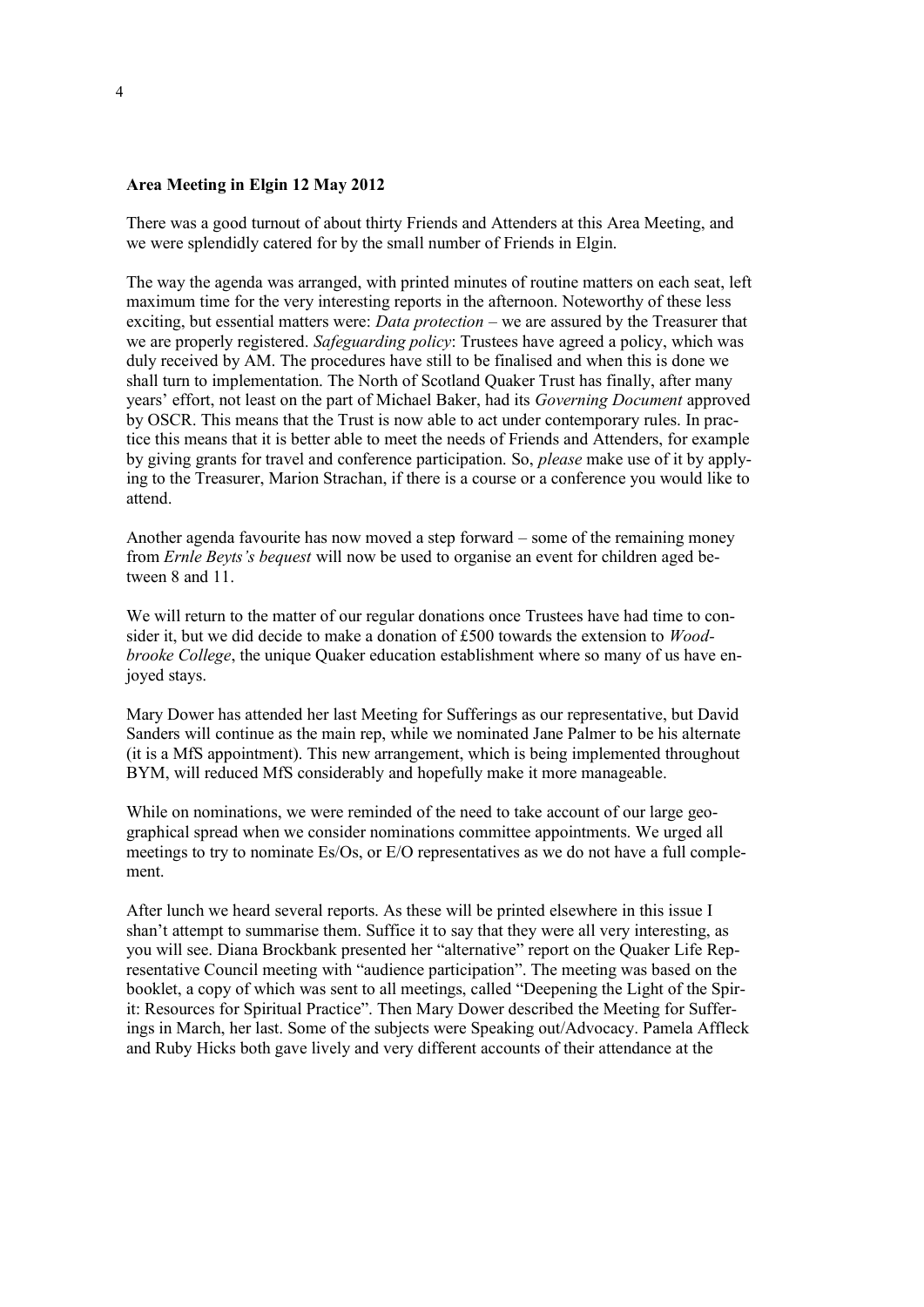QPSW Spring Conference. Finally, Chris Stapenhurst gave us impressions of his participation in the Friends World Conference held in Kenya in April. While the Young Friends, who came from diametrically opposed Quaker traditions, could not agree on an Epistle, once they gave up the attempt were able to let their hair down and dance, sing and play the night away. Chris concluded that if you can't do something with joy maybe you shouldn't do it at all. Both evangelism and activism are forms of service.

Friends – we meet again in Pluscarden on 24 August – make sure you fill in the form (included with this issue) now! John and Diana Lampen will be leading us in an Experiment with Light.

Eva Deręgowska Aberdeen Meeting

#### **Sixth World Conference report 1.**

I went to the Sixth World Conference hoping to learn something more about Friends internationally, and to see how geography affects the manifestation of our Society. I came prepared for sights of bigoted evangelisation and doctrination, but also for spirit-centredness and perhaps a greater adherence to christian discipline. What I witnessed was a gathering of a globally sparse Society nourished by the Spirit, looking inwardly for unity and Friendship, but mostly just happy to be together.

Racially we were divided almost equally between black (mostly Kenyan) and white, with small groups of South Americans and far-east Asians – this roughly describes the range of cultures and traditions present at the World Conference. I thought of the history of hostility between us nationally, and even amongst Friends, so I think it meant a lot that people far from home and in a strange place were able to feel so at home and relaxed as I feel we did. The atmosphere throughout was patient and attentive.

For me, the most important programmed elements of the conference were the morning worship sessions, and the 'home group' sessions. The first were two hours long and led by a different geographic region each day – East Africa, the Americas, Asia and West Pacific, Europe and Middle East, and Africa respectively. These included prayer, singing, a message and worship, and did a lot to teach us about the culture and theology of Friends around the world.

The home group is supposed to provide a more intimate and structured setting for people to meet, so we were divided into ethnically diverse groups of about 10 which met daily. My group encompassed Kenyan, British, American, Dutch, South African, Philippine, programmed, unprogrammed, semi-programmed liberal, evangelical, rich and poor Friends. Together we sang, prayed and played games, but most of the (and the most interesting) time we spent discussing our various cultures, society and experiences. I was touched to learn about gender relations in Kenya which at present prove very stressful and generally hostile to women – I think this might be one area where we might have something to contribute to the betterment of a foreign region. It was also a very good way to learn about the work being done by friends to mend the broken world. This sort of contact is import because it helps us to discriminate amongst the huge number of organisations and agencies doing this sort of work in favour of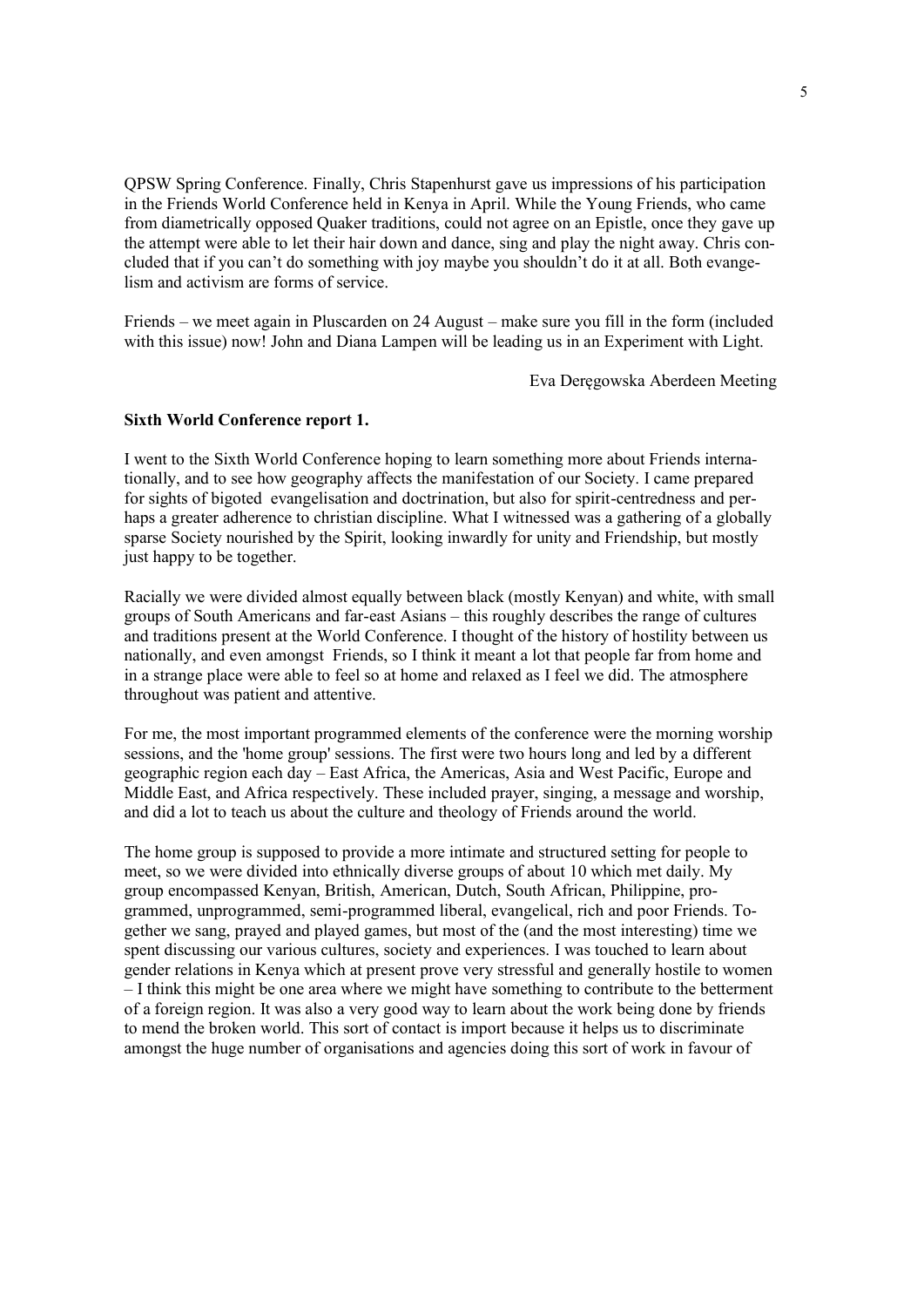those whose values we share and with whom we have personal connections, and also because it encourages a more mutual exchange of ideas and energy than the donar-recipient relationship allows for.

I doubt if anyone attending the conference was able to avoid contemplating and question our Quaker identity. We all came expecting to see peculiar manifestations of the Quaker traditions. Some friends are certainly and unambiguously bible-orientated and have, what may appear to us to be, narrow conceptions of what the Truth is; just as, I expect, we appear to them. From my experience these differences only caused tension when we allowed them to, though other friends at the conference felt otherwise. In particular, many homosexual friends felt excluded and rejected by those who testify against homosexual practices. Young Friends (i.e. my peers and I) were unable to produce an epistle, to put it simply as I see it, on account of two dynamics – around an emphasis on expansionist evangelism against a modest activism, and around a commitment to Christian unity against an embracing of human diversity.

For myself, I've come to feel that our various Quaker traditions cannot and ought not really to be compared. We share a common history, a commitment to peace and to bettering this world, and call ourselves by the same name but otherwise any outsider would think we are quite distinct religious communities. And understandably so – god maybe one but we are many, and as a number of speakers reminded us throughout the week, religious is not god's way of reaching down to us, but our way of reaching up to god, so I'd expect the church to be as diverse as we are, adapting to the needs of each respective community. Whereas in Scotland we seek in the Society of Friends a spiritual fulfilment which is lacking in our society, in Kenya there is greater need for community atonement and the church facilitates this accordingly. Evangelism and political campaigning are really both forms of service to others.

More fundamentally, I've struggled with the spiritual arrogance associated with religious organisations. It is often supposed that we who participate in religious practices, do so because we feel it somehow betters us, and that we must therefore consider ourselves better than those who do not participate. This association is particularly strong with the exclusivity of 'the chosen' and the moral elements of the christian traditions. Only a little empirical observation is necessary to see that religious adherents are neither morally superior nor more spiritually enlightened than anyone else. Nor can I testify that the righteous hermit is any better off than the unrefined manual labourer, or the 'feral youth of the ghetto'. I hold political activists and campaigners in high regard, but these seems as often to be motivated by non-theist humanitarian concern as by religious conviction.

So I am attracted to Jesus' comparison of his message to the doctor's medicine which is not for the righteous but for the sinful. Similarly, I'm uneasy with the division between Quaker and non-Quaker. Sometimes I'm asked 'is such and such a Quaker?' and often feel compelled to reply 'yes, but s/he doesn't know it yet', which illuminates the artificiality of this categorisation. I've become increasingly uneasy with identifying myself as 'a Quaker', which is as much an outward form as those which early friends sought to make obsolete, and prefer to see the Society of Friends as a spiritual support and worship (and social) community. I can't deny that the history and practices of the people called Quakers speaks to me. In this sense, I feel I am a quaker in the same was as I am a native English speaker.

If our global quaker identity is tenuous it is of no consequence, since even a completely arbitrary characteristic which brings people together in friendly communion is worth celebrating. In bringing us together physically, the World Conference fostered a safe environment for sharing spiritual and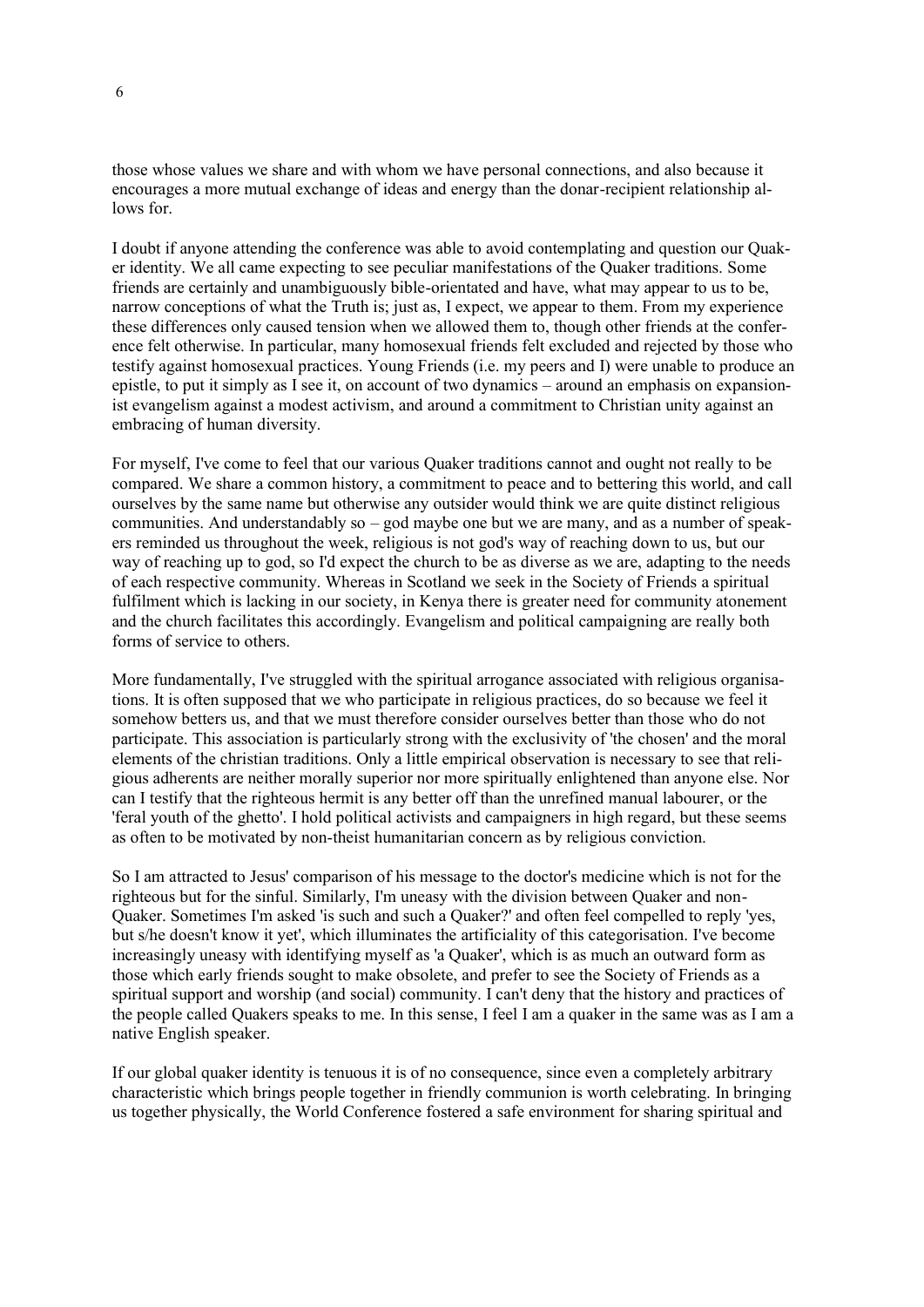deeply emotion experiences, discussing political issues, learning about and from foreign cultures, exploring our respective identities and generally and most importantly enjoying one another's company. Young Friends' failure to produce an epistle was negative and painful for some, but the process of trying was also positive for these reasons. Indeed, on nights when we did not meet to discern our epistle, young friends met to play and have fun together – we taught each other songs and dances, played games, and on one occasion formed a massage circle such that those in it could simultaneously give and receive a back massage, and devised a systematic two hug algorithm to ensure that everyone involved would receive exactly two hugs from each other participant!

These experiences have convinced me that business and service more generally, is better neglected than done grudgingly.

Many evangelical friends expressed appreciation for silent worship and the unprogrammed business method, just as unprogrammed friends admired and valued the discipline and sincerity of evangelical friends and their lively worship. There was what appeared to be a largely informal Kenyan music group who played, unprogrammed, a number of times during the conference, usually during meal times. As people heard the noise, they'd come to investigate then gradually break into dance. The African youth were the first to start dancing, then the youth from other regions and cultures, then the older Africans, until all people were dancing. These were some of my favourite moments of the conference, partly because I was kept proportionately well fed and poorly exercised otherwise, and partly because it people put aside differences and inhibitions to enjoy being together.

A few final notes of what inspired me. Friends in New Zealand refer to their country by its Maori name, Aoteroa, and the Maori refer the the Quaker community as Te Hāhi Tūhauwiri, the faith community that stands shaking in the winds of the Spirit. The Korean Friends Service Committee in presently campaigning against militarisation of the west pacific seas. And the words of a Nepalese Friend:

I do not understand God, but I know God loves me;

I do not understand Trinity, but I know God loves me;

I do not understand saltiness, but I know I must be salty;

I do not understand light, but I know I must shine;

I do not understand love but I know I must love;

I do not understand programmed Friends, but I know they are my Friends;

I do not understand unprogrammed Friends, but I know they are my Friends;

I do not understand evangelical Friends, but I know they are my Friends;

I do not understand liberal Friends, but I know they are my Friends;

I hope Friends will ask me further questions of my experiences at the conference.

Chris Staplethurst. Aberdeen Meeting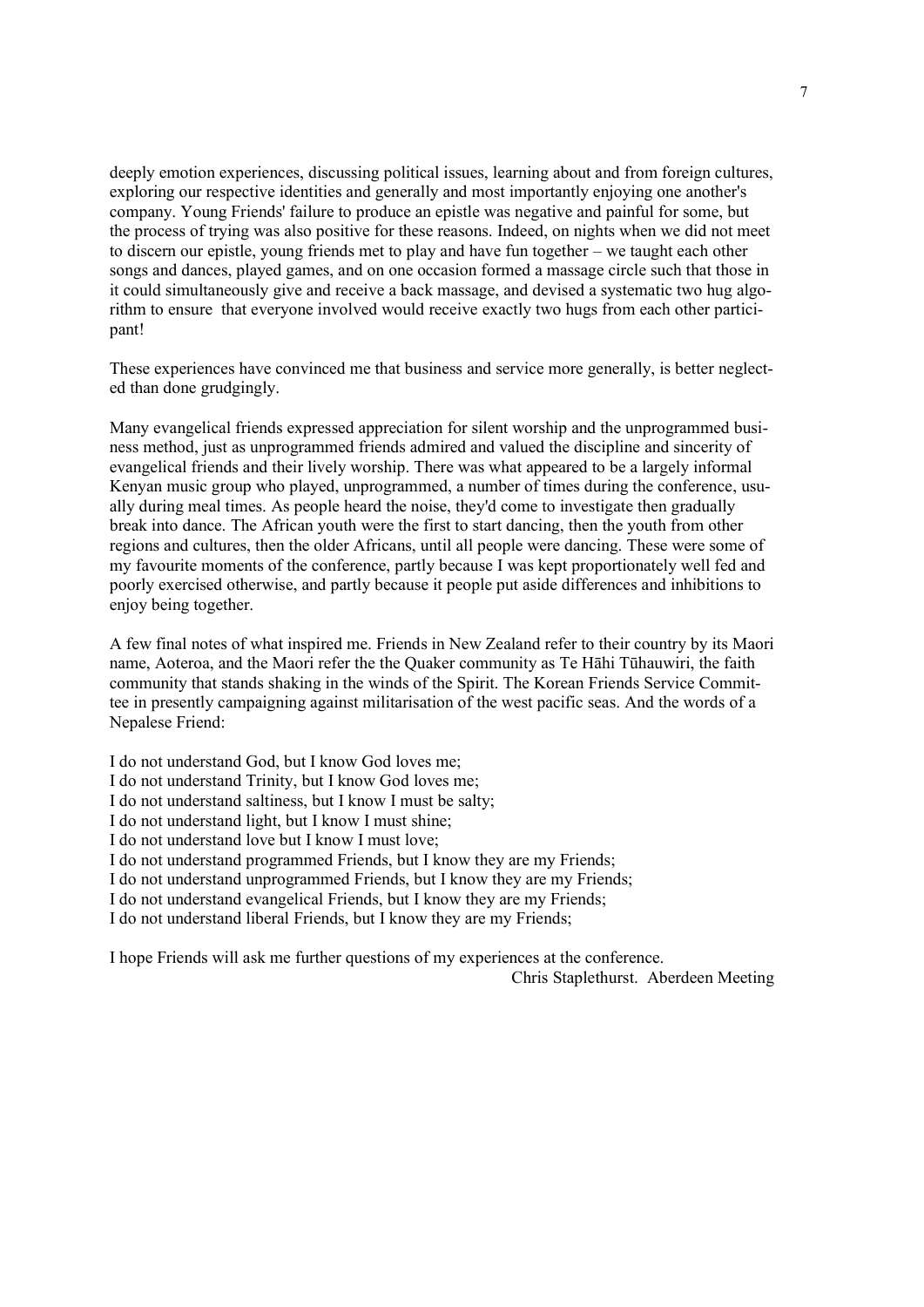#### **Sixth World Conference report 2.**

Friends World Conference, Kenya, April 2012

The Friends World Committee for Consultation was founded in 1937 to promote contact between Yearly Meetings. The geographical distribution of Friends was very different then, being largely confined to the Northern Hemisphere. Today there are an estimated 370,000 adult Friends in Kenya\*, and growing numbers in Latin America. FWCC works through four sections, one covering each of the Americas, Europe including the Middle East, Africa, and the Pacific from India eastwards. In Europe it supports the life of small developing Yearly Meetings.

After a lapse of 21 Years FWCC convened a sixth World Conference which gathered from 17-25 April 2012 at Kabarak University high in the rich agricultural Rift Valley of Kenya. Its theme is "Salt and Light: Friends living the Kingdom of God in a Broken World". Some 850 Friends came from 112 Yearly Meetings and Groups. Kenyans together with those from other African countries made up nearly half the Friends present. Northern and Latin America, including Bolivia, were well represented. Around 100 Friends travelled from Europe, most of whom were from Britain Yearly Meeting. Friends from many of the smaller Yearly Meetings in the Asia Pacific region were present in small numbers. We were a rich mix of Programmed, Unprogrammed and Evangelical Friends together with a few from the small Conservative Branch. The world distribution of the branches of Quakerism is complex – Kenyan Friends have Programmed Worship: Latin Americans are Evangelical.

Conference opened up the opportunity to both respect each others belief positions and value each others worship practices in the knowledge of the life of Jesus, The Light of God, our common Quaker origin, the peace witness and our shared form of church government. The daily 11/2 hour morning Worship and the daily meetings of the Home Groups were to be the heart of the experience. From arrival on campus an underlying atmosphere of loving mutual respect prevailed, aided not least by the many happy Welcomes from Kenyan Friends.

In her keynote, Kenyan Quaker theologian, Esther Mombo, said that unlike early Christians and early Quakers we are failing to live up to being Salt and Light. She reflected on the many qualities of both salt and light. Gandhi had once said that the greatest deterrent to Christianity was Christians themselves. It was encouraging to hear her speak of the commitment among Kenyan Friends to economic, social and political concerns as expressions of religion.

Each morning Worship was led by Friends from a (sub) continent. It was inclusive of strands of Quakerism in that part of the world. The most impressive singing was to the rhythm of Latin American music! Each of these Worship sessions included Testimony. I particularly remember those from a young Southern African Friend who had escaped from the land of her birth at the age of four, and from a Guatemalan who believed it was through the grace of God that she had escaped murder in a restaurant when all around had been killed. Then there was the young New Zealander who spoke on what Quakerism means in Life. But perhaps the most impressive was a call to examine our own brokenness by a Friend from our own continent, who sharing a personal tragedy, then listed other possible forms of brokenness which we might have experienced, before concluding by asking Friends to stand if they had experienced such limitations themselves. I am not aware of anyone within my sight who did not stand. Thus the theme of brokenness in the world became both personal as well as generic.

The Home Group to which I was allotted was unusual – there were no North Americans. We were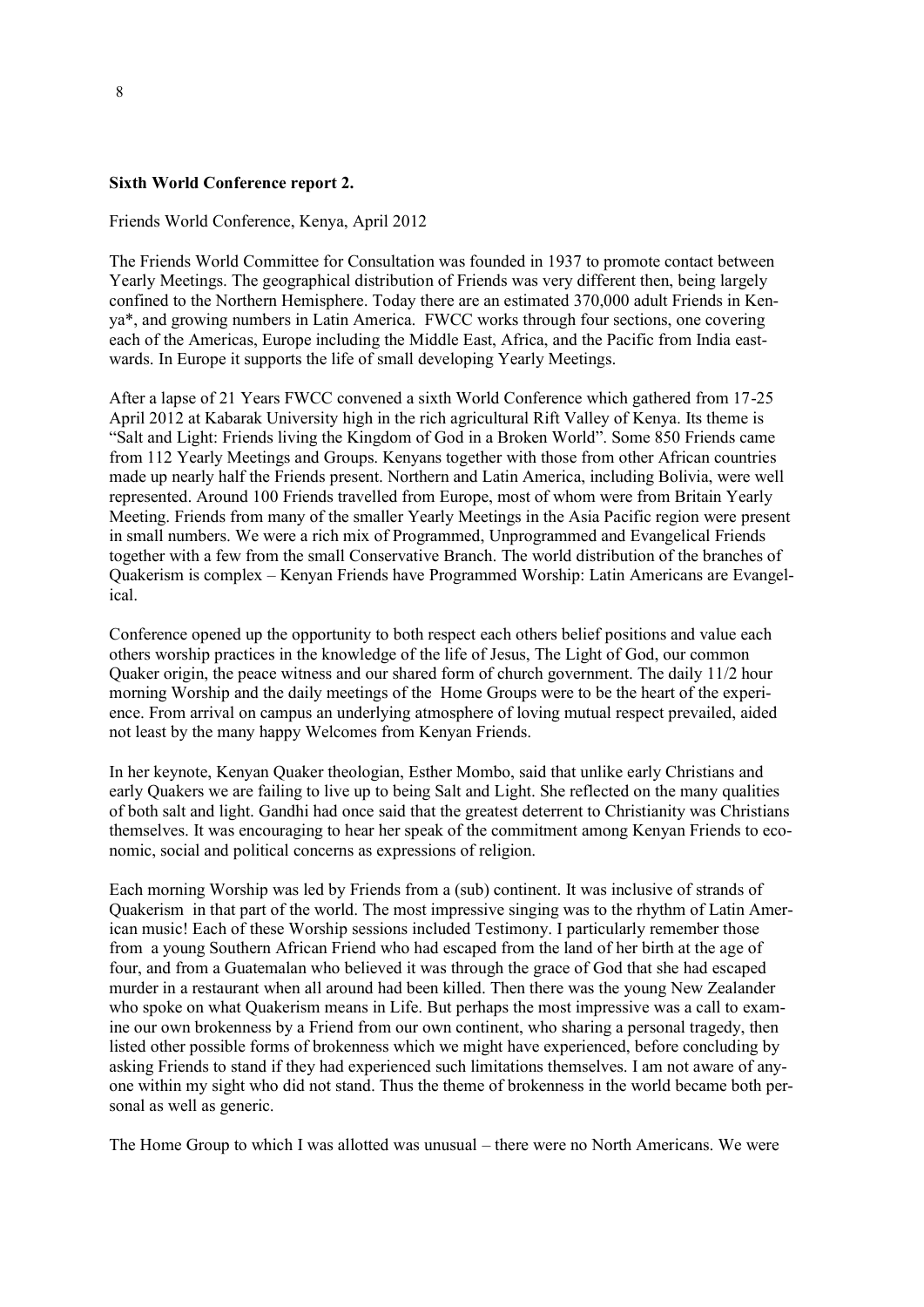drawn from Kenya, Rwanda, Southern Africa and Indonesia with one from each from England Scotland and Ireland. Each quietly brought out their own strengths. Sometimes we waited on helpful translation!

I had approached the World Conference hoping to offer some small bridge building. In any international setting differences of outlook can be expected. For Friends gathered from 52 lands, the developments in the branches of Quakerism were in the background. Whilst Worship, Home Groups and developing friendships strengthened the Wholeness of the occasion, unity over priorities in sustainability was more difficult. Preparatory work back home was reflected into "Thread Groups" each one convened to study a sustainability topic. The weaving of these threads into a firm fabric was a lot to ask over a short time. The conference developed a spiritual empowered call for Peace and Ecojustice.

Within the overall sense of settled harmony there were some difficulties. In plenary Donald Thomas, an octogenarian of British background and long time resident in Kenya raised Over Population, saying that when he came to Kenya the population had been 5 million whereas today it is 45 million in a country now having to import food. He regretted that Population had not been included as an issue to be faced. Two northern hemisphere Friends took a contrary view. Friends, this is a subject the world cannot avoid!

Another difficulty was that experienced by Young Friends, when following from their discussions, they concluded that they were not in sufficient unity to agree an Epistle.

A third centred on a Greeting from Gay Friends which had been removed from a Notice Board leading to a heartfelt plea for its return. Subsequent to the conference a British Friend, Douglas Rennie in a letter to the Friend (11th May) wrote that his understanding is that the letter was removed to protect African Friends and those of us gathered at Kabarak adding that Friends and their churches are at serious risk of persecution including killing over this matter.

That problems were in the open is indicative of the underlying supportive atmosphere which was sustained throughout the conference. At an individual level contacts blossomed whether through the daily barrage of happy voices across the Dining Room, or quietly, as when I encountered a serene local young Kenyan Friend at a junction of paths where she stood waiting to give me a copy of her pamphlet on Praise and Worship.

This conference provided the opportunity to get to know Friends from across the world. Understanding within the family of the Religious Society of Friends/ the Friends Church should be a prerequisite for Quaker work in building understanding out there in the struggling world. Given the diversity of Quaker belief, and of cultural backgrounds, this conference achieved all that could be expected of it. The international organising committee, staff and volunteers deserve credit. The Epistle (the Friend  $4<sup>th</sup>$  May) conveys the depth and richness of the occasion. John Melling. Inverness

\* Malenge, Zablon, 2012. Early Christianity Revived in the Perspective of Friends in Kenya, Nairobi: Star Printers.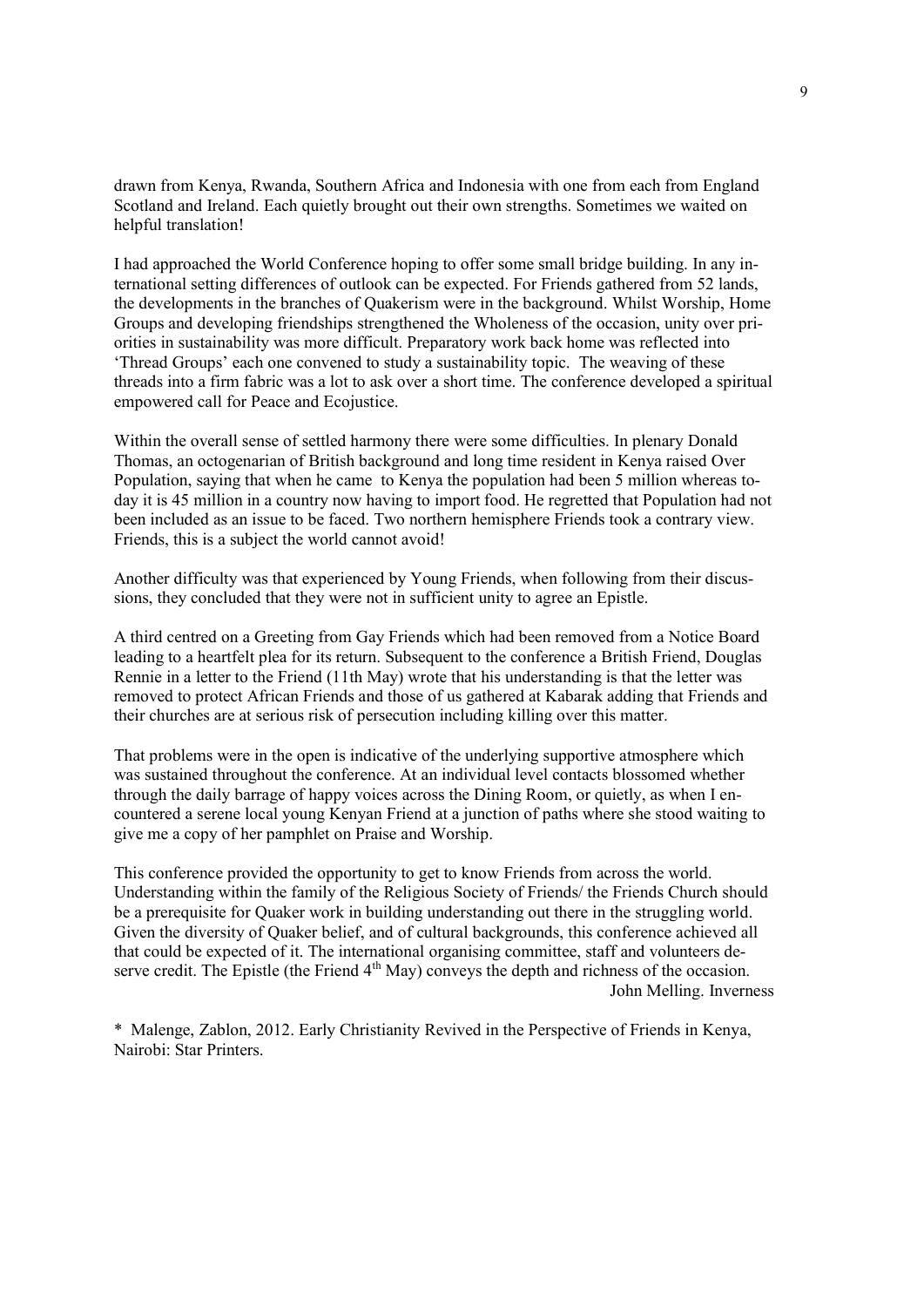### **Reflection on sixth World Conference**

At this moment the sixth World Conference of Friends is gathered at Kenya University, with the theme of "Being salt and Light". I have looked at the study pamphlet for the gathering, and it has made me think, with joy, about the diversity of experience among Quakers.

A sentence in Advices and Queries no. 17 says "Each of us has a particular experience of God and must find the way to be true to it".

So I have been focussing on the Practice and Presence of God. A line form the a hymn that is sung at our local church I have found helpful; "be still, for the presence of the Lord, the Holy One, is here"

I have also found various ideas from different sources that seem to express what I experience myself. Here are some of them:

"We need time to dream; time to remember, and time to reach the infinite. Time to be"

The American Indian believes profoundly in silence. The sign of perfect equilibrium"

"Silence is the absolute peace, or balance, of body, mind and spirit"

"I surround myself with silence. The silence is within me, it permeates my house beyond the surface of the outer walls, and into the bordering woods. It is one silence, continuous from within me, and outwards in all directions" (Alice Koller). My comment – and the silence is there, no matter what external noise can be heard.

My favourite verse from J.G Whittiers' hymn " Dear Lord and father of mankind":

"O Sabbath rest by Galilee! O calm of hills above, Where Jesus knelt to share with thee, The silence of enternity, interpreted by love.

Mary Barnes, Lochaber and Lorne Meeting

## **Report on Meeting for Suffering March 2012**

This is my last report on M for S as my term has come to an end. The system of representation of AMs is changing. From now on only one rep will travel to London for each meeting. The other is will be the alternate, receiving papers, keeping up to date and attending when the first is unable to do so. For North of Scotland this will normally be David Sanders with Jane Palmer as alternate.

Our clerk noted that "It was encouraging to receive so many A M minutes" and she asked we mention this in our reports since this dynamic two-way communication is so important. Though I don"t think North of Scotland Area Meeting has ever felt moved to send one.

In the morning we continued our consideration of Speaking out and Advocacy. We recognised that Public Statements should not be too frequent, but have to be timely and they have to relate to issues in which Friends are actively engaged. However given the way Friends do business we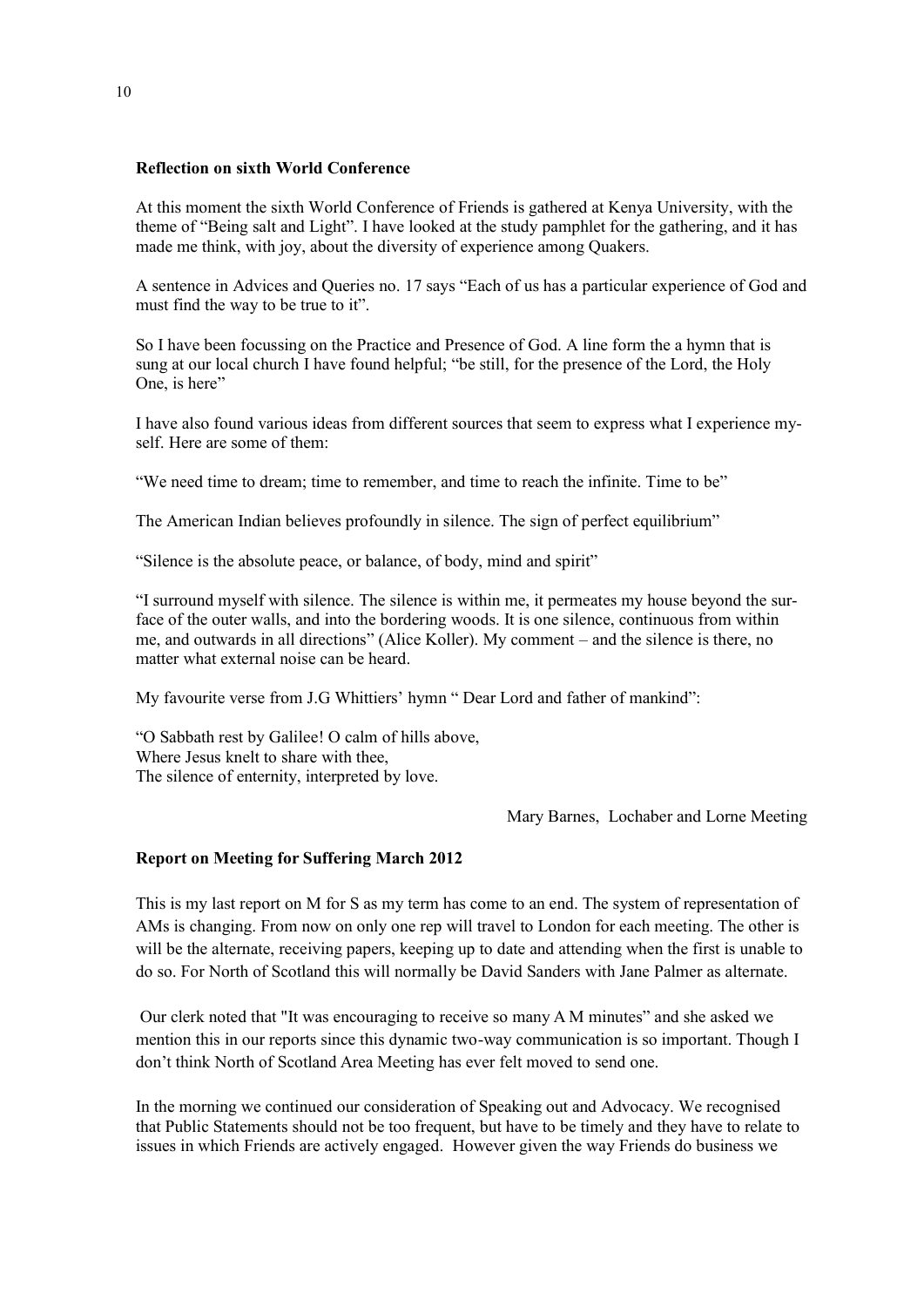often miss the moment so we've agreed a change of practice. In future if delay would mean we missed an opportunity we will put our trust in the Recording Clerk and Central Staff to issue statements on our behalf. They will still endeavour to consult the clerks of M for S, Trustees, YM and relevant Central Committees with before issuing statements.

Our minute continued "our weightiest statements will be effective if rare. We recognise the impact of statements:

-on the public through the internet and other media;

-as guidance to Friends for discussion and clarification;

-and as information to seekers who want to understand where we stand.

We want the words we speak to reflect the way our lives speak. When we do make a public statement we want it to be relevant to public events and timely, so that people are listening.

We know that for our statements to be useful we have to speed up our response."

#### **Strengthening Advocacy**

By Advocacy we mean the unseen process, building up relationships with appropriate public servants, ministers and elected representatives, and representing our values as well as the voices of those who are losing power in society.

When we select an issue as our target for change, we need to increase our knowledge on it, and then relate to the ministers, members of parliament and civil servants dealing with that issue. This does not just happen but springs from our experience and knowledge. It cannot happen in isolation, but needs to come from many concerned Friends centrally and locally.

This was supported in particular minutes from four AM"s. I am not aware that North Scotland has ever forwarded a minute to Meeting for Sufferings. It is wonderful to see how similar topics are on the minds of several meetings at once. Naturally when incidents occur on the political scene or in the news we should expect that if Friends are aware of the needs of the world and the promptings of what Love requires of us then they will take these concerns to their local and Area Meetings. Our clerk particularly asked us to report back to you the increase in number of minutes arriving. They both initiate and support the work done by M for S and confirm we are responsive to the Spirit. (I remember an earlier occasion when it was apparent that friends in one Area Meeting had corresponded with another in a way that seemed manipulative rather than the result of prayerful attention to the Spirit. The difference was apparent and confirmed that when truly gathered we do recognise the promptings of the spirit. It demonstrated to me yet again how we need to be aware of the will of God in all our business, not just a consensus.)

Meeting for Sufferings has consistently looked for more contact with political decision makers. So we are asking Area Meetings to support us in asking Trustees to give greater priority to advocacy with political decision-makers. If we give priority to one area of work this necessitates acceptance that other Quaker work may have to be curtailed, to release resources to achieve this. This is particularly relevant in view of the Y M Treasurer's verbal report in the afternoon. Our positive hopes of the morning met financial realism.

We have reported to Area Meeting before on the decline in the level of individual contributions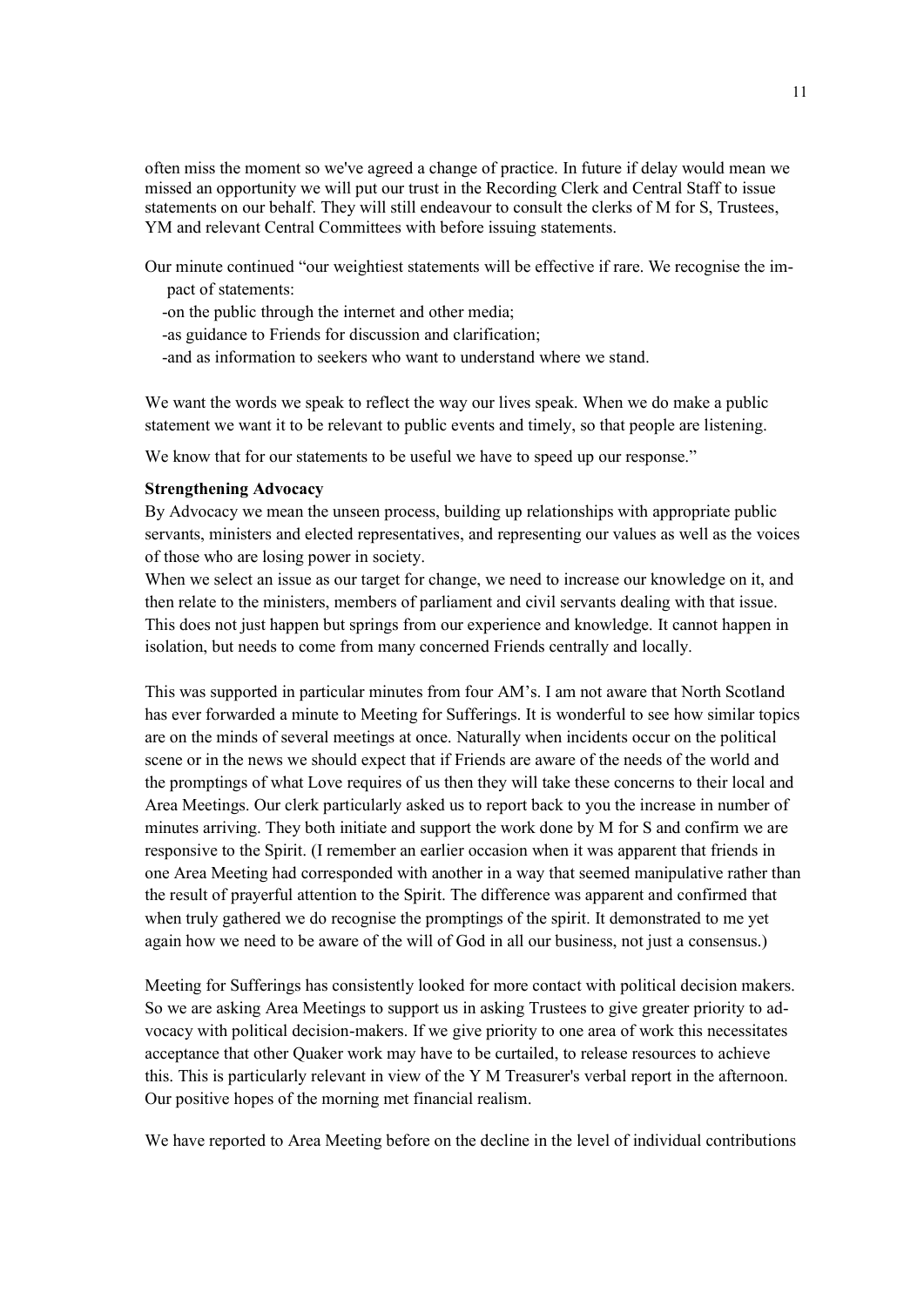to central work. We have to remind you once again that our work is currently sustained by the legacies of past Quakers and income from the Hospitality Company at Friends House not by our contributions which are not adequate. And looking round those of us attending Area Meeting in Elgin I didn"t see any likelihood that there are any among us who are likely to be able to leave legacies of a million or more, the size of those of Friends who died in the recent past.

#### **Indefinite Detention of Migrants and Asylum Seekers**

A minute from QPSW Central Committee supports the work of QARN, the Quaker Asylum and Refugee Network & we received minutes from three Area Meetings in 2012 on the indefinite detention of migrants and people seeking asylum which endorses the Statement.

We have expressed our outrage at this disgraceful practice. We ask Quaker Peace  $\&$  Social Witness to produce a statement on our behalf, based on the QARN statement, and reflecting the strong feelings we have expressed, calling for the immediate end of indefinite detention. Meanwhile, all of us in our Local Meetings area asked to write to MPs using the background information in the QARN statement.

Meeting for Sufferings has expressed both supportive and critical views concerning the Large Meeting House refurbishment, which the Trustees heard in our March meeting. We shared the wide spectrum of views about the offer of the James Turrell skyspace installation. The Trustees acknowledged that within their terms of reference they informed Meeting for Sufferings rather than consulted but were clear that they have acted in the case of the Large Meeting House development within their terms of reference.

We still heard some disquiet about how the relationship between Meeting for Sufferings and Trustees feels, but were reminded that we should recall all the work on RECAST, Trustees' Terms of Reference, and the Review Group of Meeting for Sufferings and Trustees - all work which has appeared in our agendas over many years. Perhaps we are still discovering by experiencing. Trustees recognise the need to make clear to us when they are seeking direct guidance from Meeting for Sufferings and when consultation is indirect or informal. We your reps acknowledged the need to give good attention to Trustees reports. To sum up we got it right in the morning, but in the afternoon it was not so good. More formally this was minuted as "In the morning the roles related well; in the afternoon there was doubt. "

Other requests we were asked to report to Area Meetings:

- to take immediate action to advocate through MPs for the end of indefinite detention of migrants and asylum seekers
- to write individually to the Foreign Secretary for the UK to oppose any attack on Iran and uphold peaceful means of resolving conflict
- to support the October 2012 March for Justice (Jansatyagraha ) in India
- to review the Area Meeting financial contribution to central work.

There is a new project entitled "Sustaining vibrancy in our meetings'. This idea arose as a result of discussions between Yearly Meeting and Woodbrooke. It is designed to help area meetings to become 'vibrant, dynamic places, responsive to the promptings of the Spirit' and the research phase of the project is now beginning.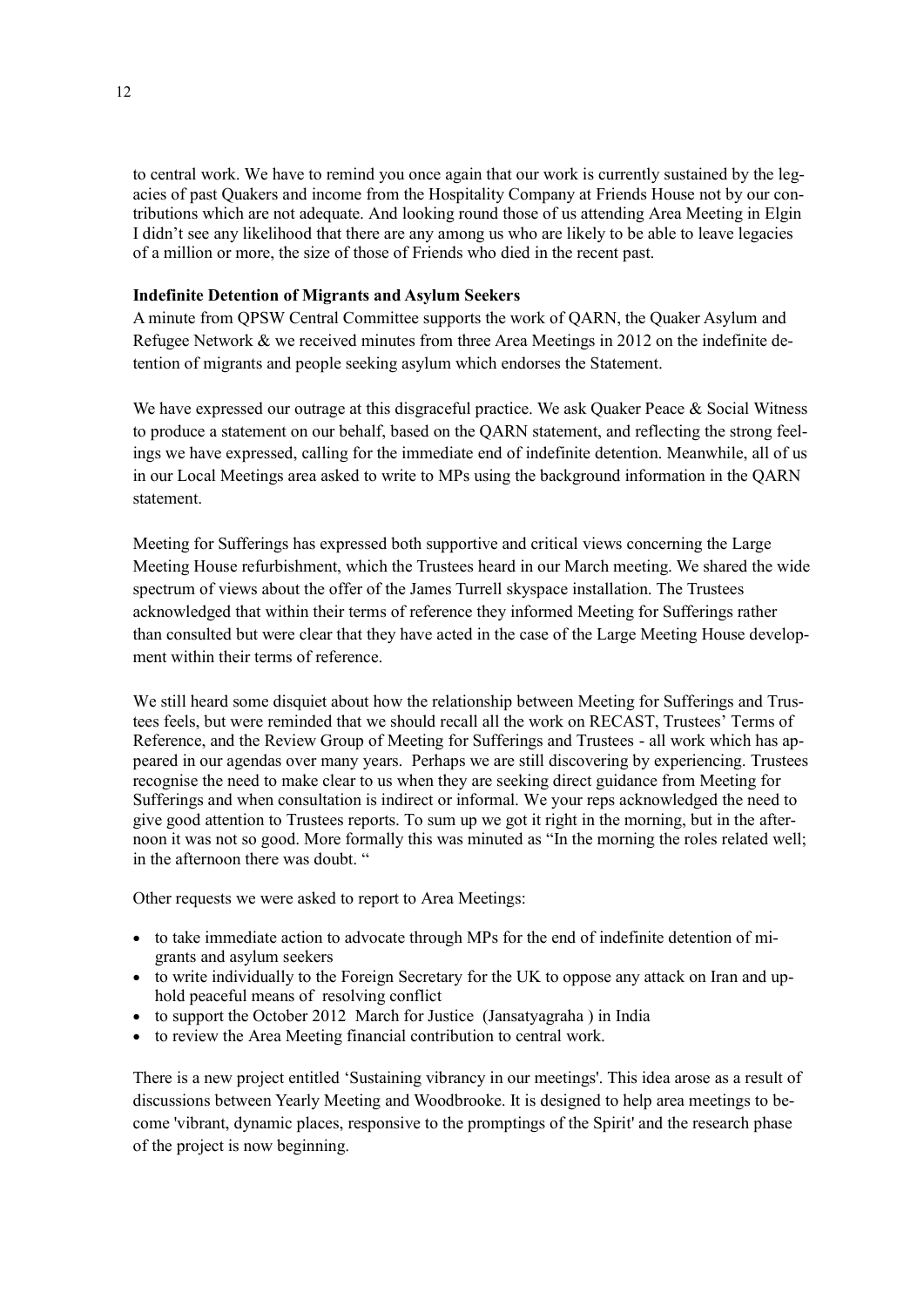## **Addendum**

Before Sufferings discussed revising our procedure on making public statements Paul Parker our Recording Clerk suggested the following questions to help us in our considerations. Maybe Friends at home would like to consider them too

- What is the purpose of our making public statements are they for us, or for the world?
- How can we use modern communications well to make our voice heard? What opportunities may we be missing, and what are the risks of this approach?
- Given the changes to how we communicate, how responsive are we ready to be, and what implications does this have for how we decide what to say? What guidance does Meeting for Sufferings have to offer BYM Trustees on appropriate governance of this function?
- Whom does M for Ss trust to speak out on its behalf, and in what circumstances? What checks need to be in place? The more checks, the slower the response.
- How proactive should staff and committees be in looking for opportunities to make our voice heard?
- Does our current policy sufficiently reflect our current practice, or the practice Meeting for Sufferings would aspire to see?

### **QPSW Spring Conference**

For me there were 3 themes to this conference: the original one, "Faith in Action. Exploring the work of QPSW", then an underlying theme of "sustainability" which ran through many of the activities and lastly the theme of "prophets" and "wrestlers." This was adopted by attendees from the talk by Susan Seymour who is a Quaker with a varied CV including working for the DTI and the voluntary sector, working in Macedonia and working with the Joseph Rowntree Trust. In her talk she contrasted two sides of her Quaker character, that of prophet (dissenter) and that of wrestler. Both these ideas came from Swarthmoor lectures : "Beyond the Spirit of the Age" by Jonathan Dale (1996) and "Wrestling with the Angel" by Tony Stoller (2001), which I now intend to read. During the conference many people adopted these expressions to describe their experiences. At one point someone summarised it as a withdrawing and an engaging. The prophet/dissenter recognises what is wrong and disapproves, withdraws, although may ofcourse speak out e.g. moving one"s bank account to a more ethical institution, while the wrestler engages with the people, the issues, takes risks e.g. the Occupy movement. We were asked to think about which one we felt was most like us and what we could do to enhance the other one. I think this gave us two new ways to look at our experiences and to inspire us to new experiences.

My first workshop was about the QPSW Turning the Tide (TTT) programme which is training people in non-violent direct action both in the UK and further afield. *They offer workshops resources and advice in a range of areas including: non-violence, power and change; spirituality and activism; campaigning and organising; working together; direct action and building an alternative society.* They have worked with many varied groups including Occupy London stock exchange, the UK Peace Education Network and Disability Wales and are building an impressive track record. Its success is I think in focusing people and enabling them to work towards a goal, as a group, consistently, persistently and above all non-violently.

My second workshop on Sunday morning was also related to TTT, but its adaptation to nonviolent campaigning skills for social change in Kenya. We had a fun workshop with Laura Shipler Chico, Programme Manager for East Africa which conveyed the TTT method to me much more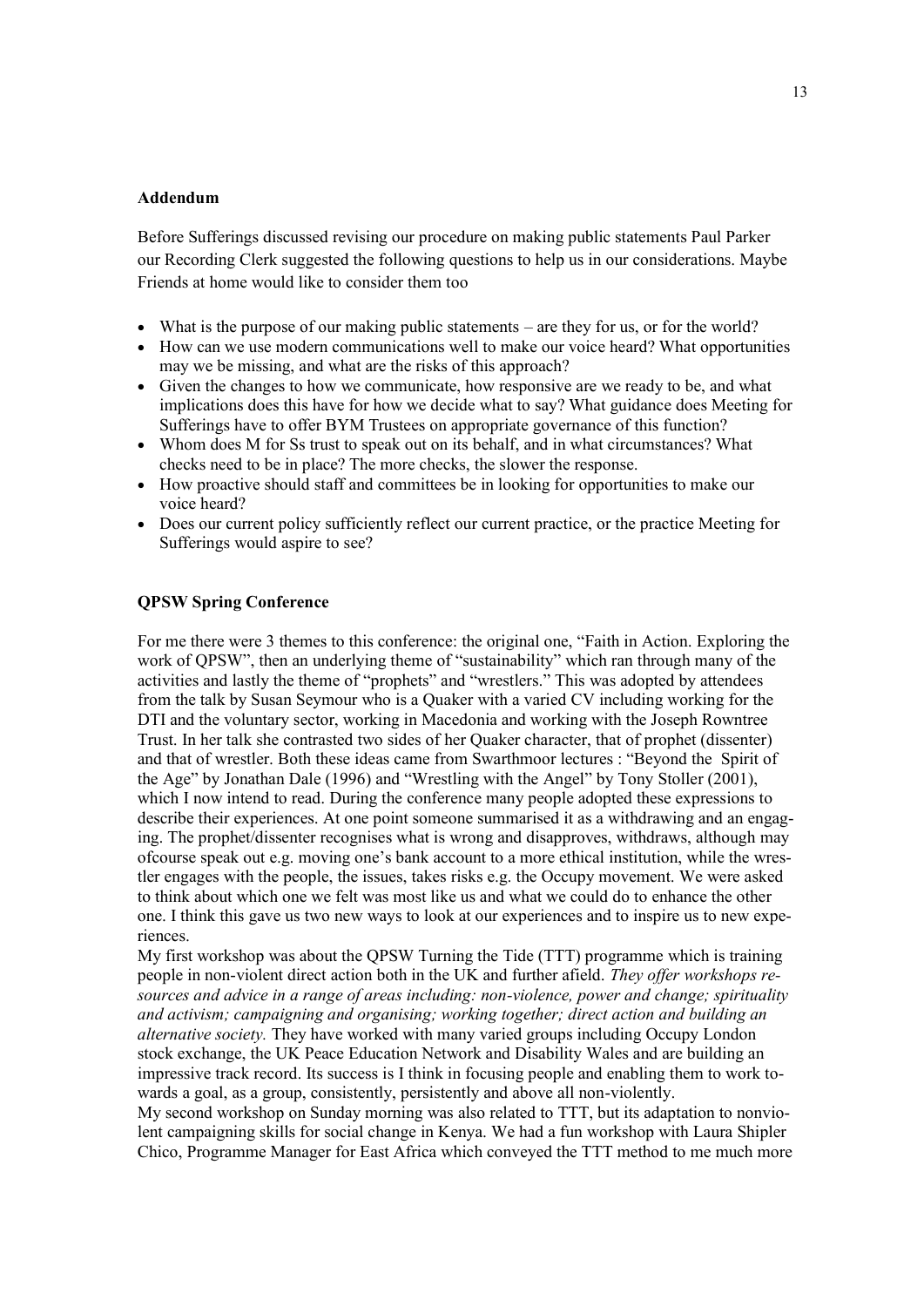readily. We had to look at two real life case studies, given two of the "tools" used in training. My group worked on a campaign where farmers in a rural part of Western Kenya took on a bank whose loan terms were unrealistic and inequitable. We were all surprised at how difficult it was to determine what we actually wanted to achieve as a group. After we"d shared our attempts Laura shared with us how the scenarios played out in real life. Both had positive outcomes (the farmers forced the bank to come to the table and negotiate) and Laura is heartened and surprised by the level of success so far. There were 24 new people starting their training in Kenya, the weekend we were at the conference, and all the training is being done by Kenyans, as there is only 1 person from the UK involved with this intake.

In between these sessions we had the opportunity to "Meet the Staff". This was so well organised that it ran very smoothly, giving a great opportunity to put questions to, and get information from, the staff whose workshops I wasn"t attending. It was good to put a face and a bit of personality to most of the names.

QPSW want us to feel that their work is our work which is sometimes difficult when they are so far away, but I hope now to stay more aware of what they are doing and to support them in their work. There are various ways to show support, for example, by holding their work in the Light at Meeting for Worship, by giving financial support and by writing to MPs, MSPs or whoever, expressing our concerns. I think they really do appreciate support of all kinds from the community of Quakers.

Pamela Affleck Aberdeen Meeting

#### **Country traditions**

That great Sussex writer Richard Jeffries once wrote "one is nearer to God in a garden than anywhere else on earth". The finding of the Divine in "special places" was I think the unstated message of Alistair Simmons' recent beautifully crafted article in the Northern Quaker. Although Friends tend to shy away from anything or time of year as "special", one is left in no doubt as to the specialness of the 1652 Country. For it was here that, like the prophets old and new, George Fox received his inspiration which carried him on for the rest of his life. And where Friends continue to make pilgrimage to the birthplace of their faith.

It is both a fact and a pity that our Society has become so urbanised within the compass of our Yearly Meeting. But then the very word civilisation means life in towns. For it is within the great modern sprawl of our towns and cities that most Friends live.

Did not the Master himself seek the peace of a garden or the solitude of a barren hillside, when he needed to confer with his Maker? In the Sermon on the Mount we are told to go alone when we would speak with God. Does not the Old Testament warn of dire consequences if we neglect to walk closely with our God?

One of the things I miss most about the Society of Friends is the lack of a definite thanksgiving at harvest time. A time when the organ really lets itself go as we "plough the fields and scatter" and are invited to "raise the Song of Harvest Home". A time when wheelbarrows trundle their way churchwards, each filled with the best produce of garden and allotment. And the local baker bakes the harvest loaf, in the form of a wheat sheaf with a little mouse at its base!

There are other country religious traditions, many of which have fallen by the wayside, or are still kept by local enthusiasts. Where is Plough Sunday still celebrated? The day early in the year when the plough was brought into the church to be blessed. Or where does the Minister still cut the first sheaf of corn? Within the Merry Month of May there is a period known as Ro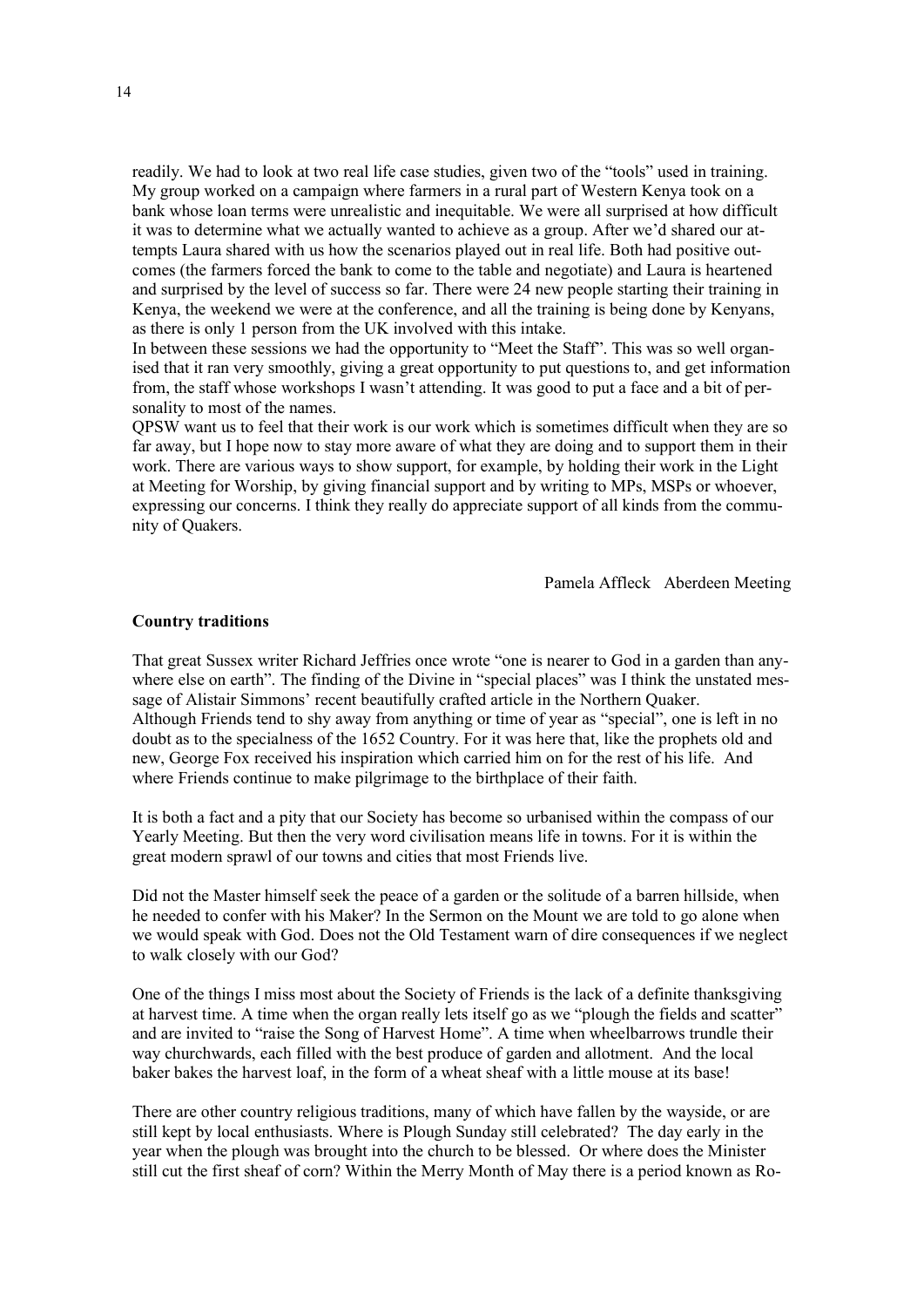gationtide (rogo rogare = to ask) when special prayers are said to ask God"s blessing on the crops and livestock. Without which we would all starve.

Sixty years ago one of the oldest Young Farmers; Clubs in the country decided to revive the traditional Rogationtide service. The service began in the church then, led by the processional cross the choir and vicar, the congregation processed through the nearby lanes stopping at various points for prayer and Bible readings.

The most memorable part of the service came at the end of the service. The procession returning to the churchyard where "each in his cell forever laid the….. forefathers of the hamlet sleep". There as the evening sunlight filters through the trees before the final blessing, the hymn "the King of love my shepherd is" is sung. The singing of this hymn being made more beautiful by the lovely voice of the girl standing next to me. This was truly a time to remember.

Roger H Quinn.

Historical note. Lewes Calf club started c 1927. By 1932 it had become Rinmer and Lewes District Young farmers Club. YFCs have a wide age range of 14-25 with some members running their own businesses. In my day great emphasis was laid on public speaking and efficiency of club business. This latter used to be the envy of visiting speakers. Lewes is the county town of East Sussex and not to be confused with the Isle of Lewis.

## **Central European Gathering, Poland, 24th -27th May 2012**

About 30 Friends and attenders travelled from Hungary, Austria, the Czech Republic, the Ukraine, England, Eire and USA, as well as other parts of Poland, for this annual gathering.

Our CEG, which this year coincided with BYM in London, was held in a hotel (also used for teacher training courses) in a remote village near Lake Turawskie in south west Poland, near Opole. The Polish food, with its lavish use of fresh herbs, was delicious, but very salty for my taste. How many Quaker gatherings provide homemade cakes at both coffee and tea breaks? Maybe this delicious cuisine explained the high number of overweight Poles in our midst?

Stuart Masters from Woodbrooke was our tutor over the two days in session. He was excellent, and spoke slowly and clearly and allowed frequent pauses for translation into Polish. Most other delegates could cope with English, or a whispered translation into Czech. He covered a wide range of Quakerism, some sessions aimed at attenders and new members, with plenty of small group discussion and the fun Bull"s Eye game which had people arguing about walking our talk.

Richard Waldmeyer (formerly of FWCC, Europe and Middle East section) gave us a lively account of the World Conference in Kenya. This reminded me of our residential AM in Pluscarden, when some of us were shocked by the hellfire and damnation sermon of our Kenyan Friend. In such diverse ways of worship, we have three threads in common: direct connection with God through the spirit, our business method without voting, and our testimonies.

There was little free time in our busy programme, but I managed to get out before breakfast and hear cuckoos and golden orioles, as well as spot a deer and her tiny fawn. The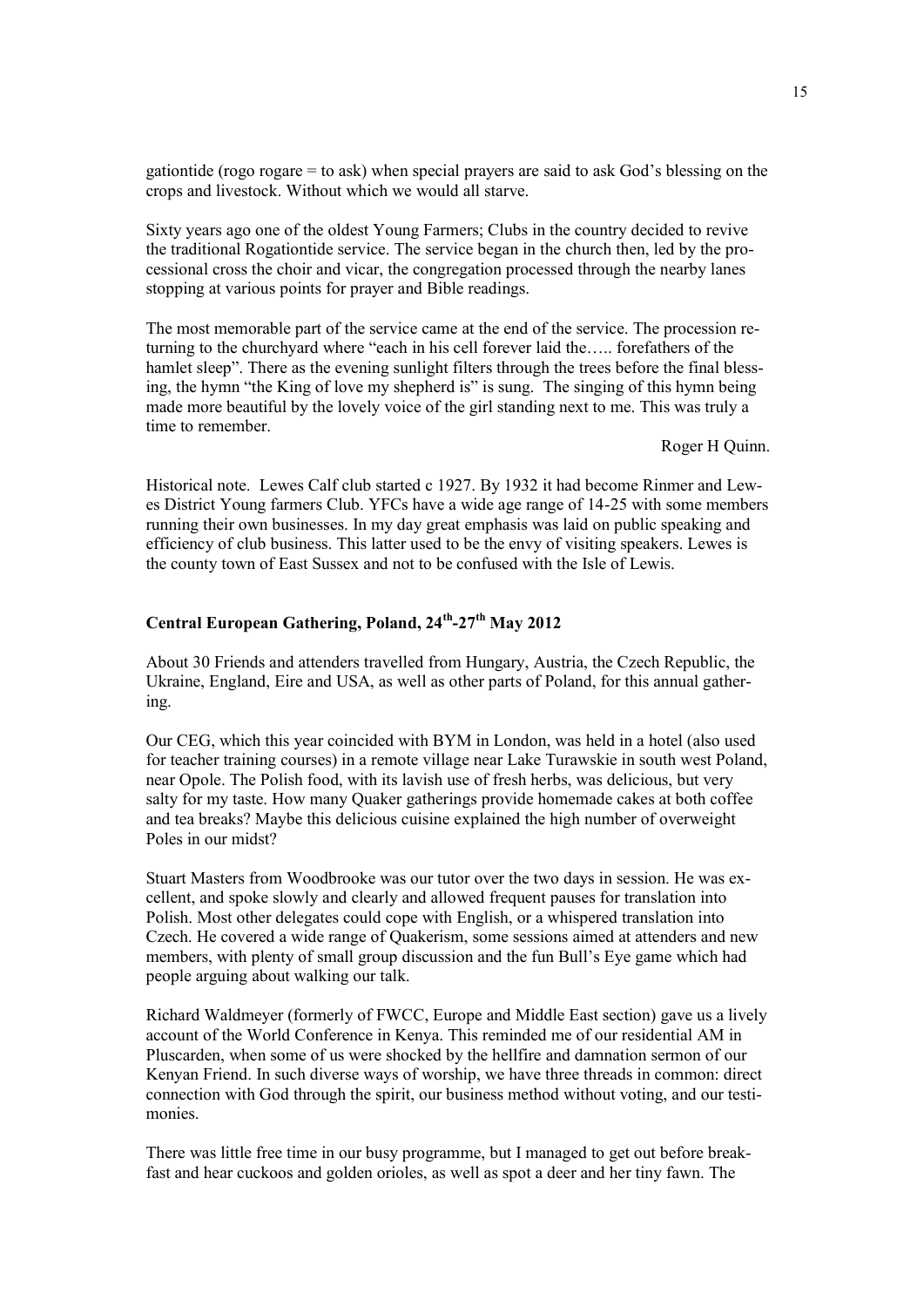wonderful rural scenes made up for the many hours of travel most of us endured.

New friendships were forged, and it's good to know some of my new Friends hope to visit Prague, and I to explore their countries.

If you would like a holiday based in this beautiful city, my friends Vrata and Jitka Gregr have two self-catering flats at a fraction of hotel prices: see www.gre-co.cz

Ella Young ella.young1@virgin.net

### **Chat from Quaker Life Rep Council: Deepening the life of the Spirit.**

I had another fascinating week-end in Woodbrooke. QLRC is "charged with nurturing the spiritual life of Friends", so we can be "spiritually enlivened communities". We were asked to encourage you all to read the magazine that Quaker Life produces: "Quaker Voices". It is about, or for, Spiritual nurture, and is very readable.

The main theme of the week-end was deepening the life of the Spirit, with mini taster workshops for us to experience 3 (of 9) ideas we might bring back and introduce. One of them was "Experiment with Light" which we will be introduced to at Pluscarden residential AM in August. A book of these 9 tasters has just gone out to Local Meetings in this month"s mailing. It is called "Deepening the life of the Spirit". Do find it and give it a look. It is well done and user friendly! Ginny Wall, a tutor at Woodbrooke, introduced the week-end and the book. I quote her first paragraph as it sets the tone.

"Living in the Spirit is like breathing. Spiritual practice is the in-breath while our loving action in the world is the out-breath. One flows from the other. So what happens when we do not attend to the in-breath? We begin to become short of breath, ill even. We may not notice that we are less than fully alive but we have no puff left for the out-breath of our witness to the world".

She told us she has gained a reputation for being passionate about prayer, which her 17 year old daughter found hilarious! However if, like some, you have never heard Quakers speak about prayer, she reassured us that there are many ways to connect with this Oneness we share, and we need to re-learn to BE. Early Friend Isaac Pennington urges us:

"Give over thine own willing, give over thine own running, Give over thine own desiring to know or be anything, And sink down to the seed which God sows in thy heart…" (Quaker Faith and Practice 26.70)

I was drawn to the workshop on Spiritual Friendship as I am experimenting with this with a Friend in our AM who lives way away from me. However the workshop was about meeting together in groups, 3-6 an ideal number. I suppose we could follow some of the ideas anyway; maybe all listen to a piece of music and share our thoughts and feelings later by phone or letter. Hmmmm! I need to think about this. In the workshop we first threw out ideas of what we might want from a spiritual friendship, like:

- looking out for each other.
- Nurturing/enabling/enriching/creative
- Commonality of our experience of God, especially if we don"t use God language.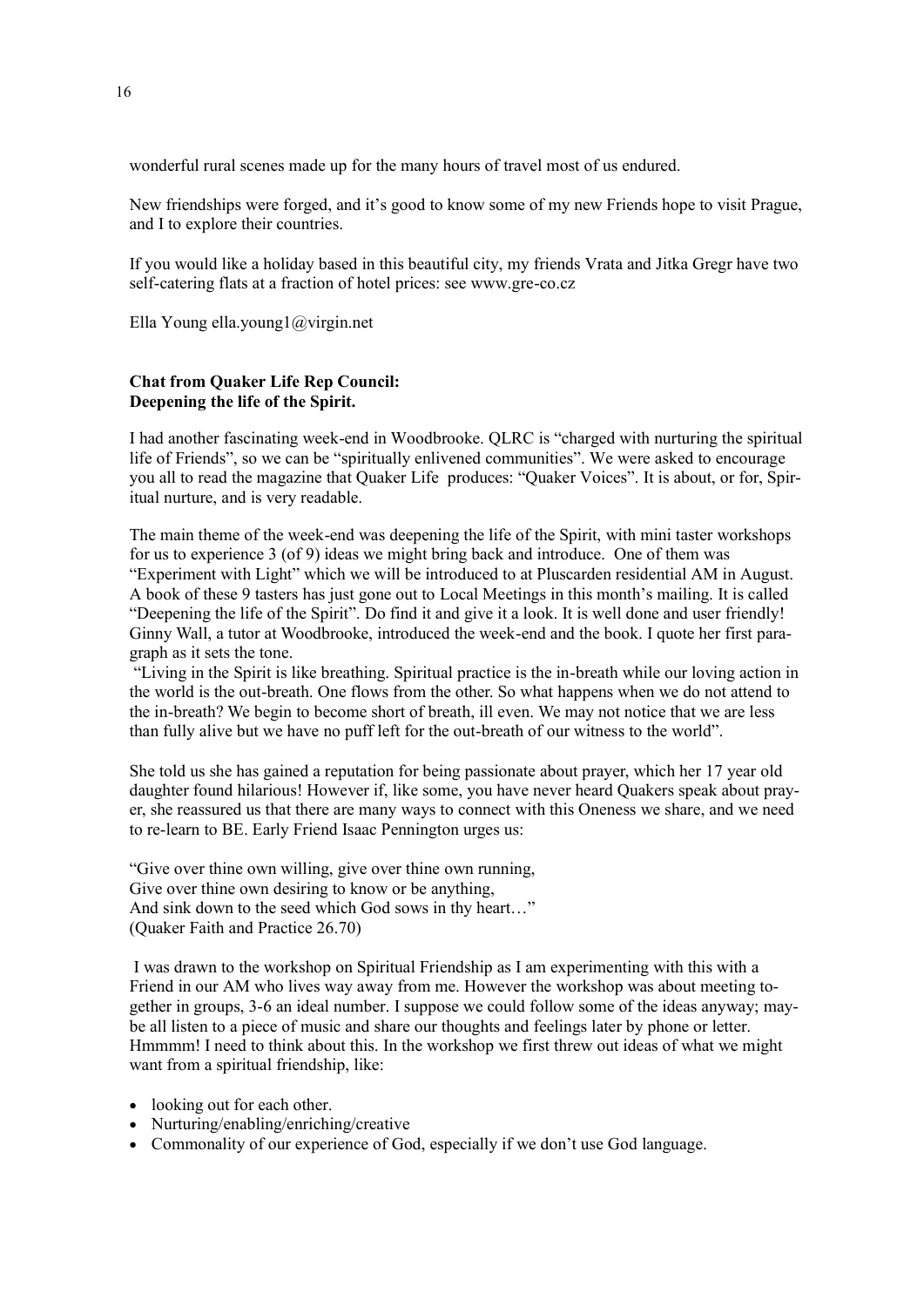The book gives suggestions for activities. I rather fancied experimenting with plasticene ministry ! the activity we were given was to choose one natural object from a table, reflect on it and record in some way. I chose to write and it was fascinating what my hand wrote with very little thought. Some drew, and one made a pattern on his paper with written thoughts and quotes. We ended by sharing anything or nothing as we wished. Two of us chose a shell; both wrote, and the 2 pieces beautifully complemented each other, which is what can happen in a gathered Meeting for Worship.

Another experience for me was "Spiritual Journalling". This was different from any other writing I have done. We started by centring down; considered the NOW of our lives; wrote; read it slowly; commented for ourselves; and went on like that.

P21 in the book talks about privacy.

"We all have a great ability to deceive ourselves, to gloss over our actions and responses, to be selective or economical with the truth. Privacy in journal writing removes the external audience for whom we might (consciously or unconsciously) shape our reflections. We still have our own inner audience to contend with - how truthful are we being with ourselves?

Writing a journal for one's own spiritual growth and discipline is most effective when kept utterly private- no playing to the gallery, no censoring, no subtle shifts of emphasis. We can write spontaneously and without artifice".

This is essentially a private exercise done in company. At the end we shared our experiences; not our writing or the content. I have the instructions if anybody is intrigued, and I would love to share it.

In my  $3^{rd}$  workshop we explored sound and light. It was all too quiet for me to "get" sound...! I did better with a "holding in the light" practice. (See p32.of the book). In Advices and Queries no:3 it says:

"Hold yourself and others in the light, knowing that all are cherished by God".

We started with some relaxation and focussing activities then went on to the main exercise. We were invited to bring light, for several minutes, first to ourselves (very important); then to someone whom we know only a little, like, maybe, a shop assistant; and finally somebody whom we find it harder to warm to or have a challenge with. In the last one I came to feel peace, with worry dropping away, and that lovely phrase came into my mind "Let go and let God"

Diane Brockbank